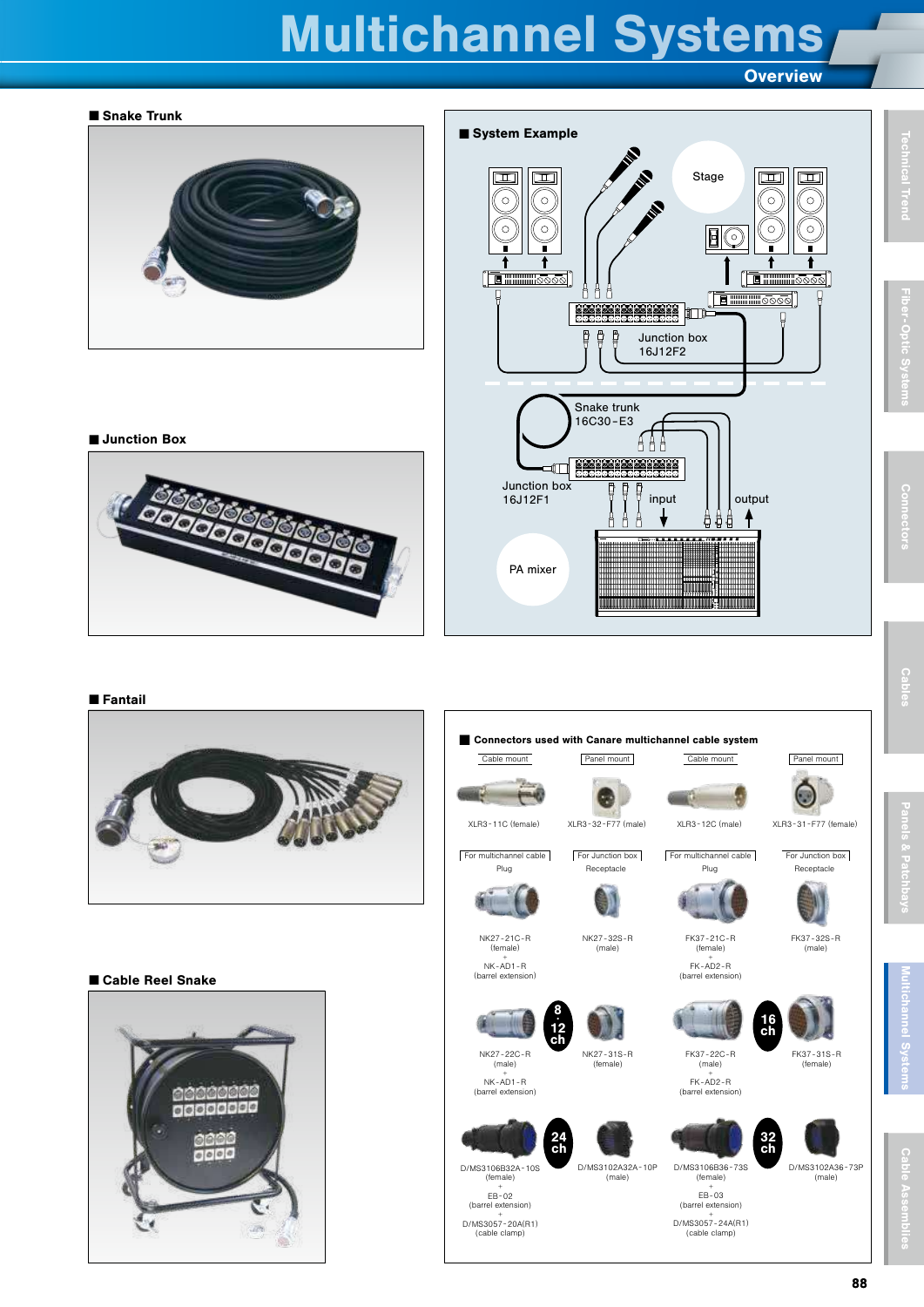#### 12. LE 1ulu  $12C^*$ anr 24C\*\* - M2 **1 C Multichannel Systems D/Ms310121201212012**

### 24C\*\* - E3 32C\*\* - M2 Snake Trunks, Cable Reel Snakes



Note : Connecting cables 24C005 -E3MS22 and 32C005 -M2MS22 are to be used to interconnect snake trunks only and they do not mate with our other standard snake system.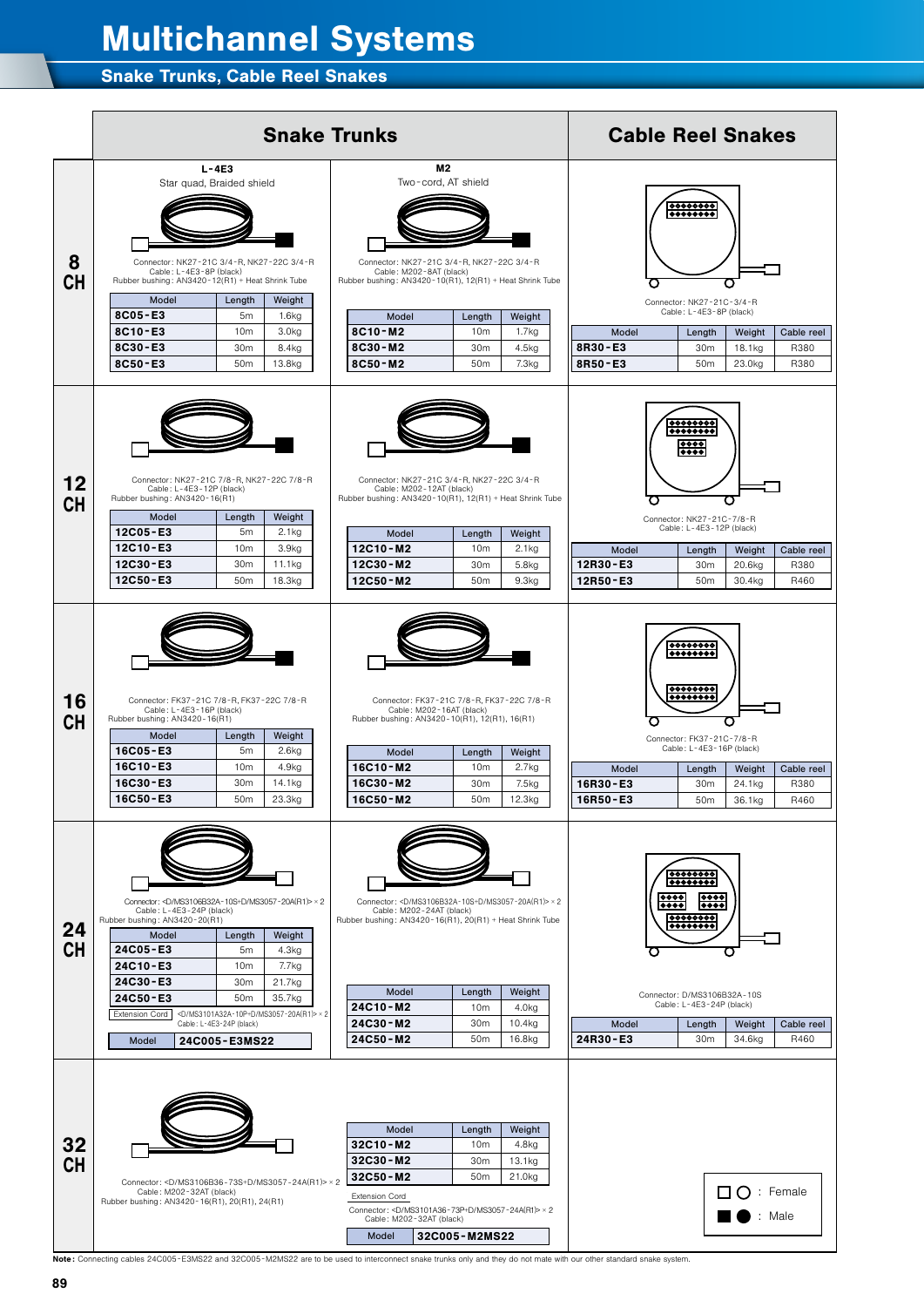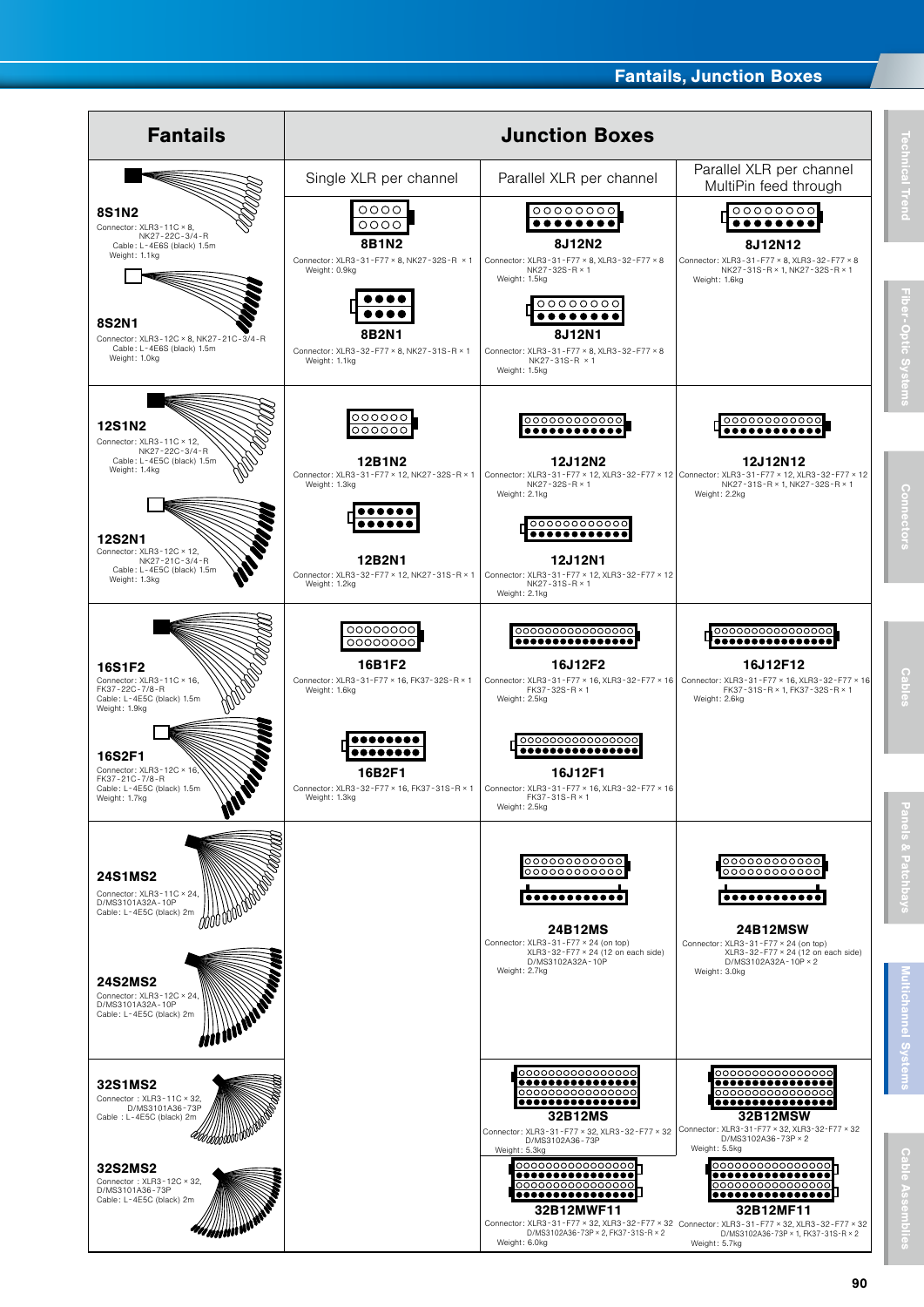## Multichannel Systems

#### Pin Assignments, Reels

#### Multichannel Connector Pin Assignments

|                | Cable Unit Identification |                                  |                         |              | 32ch           |              | 24ch                           |                          | 16ch           |                | 8ch / 12ch         |  |
|----------------|---------------------------|----------------------------------|-------------------------|--------------|----------------|--------------|--------------------------------|--------------------------|----------------|----------------|--------------------|--|
| Ch<br>No.      | $L - 4E3$                 | M202                             |                         |              | D/MS3102A36-73 |              | D/MS3102A32A-10                |                          | <b>FK37</b>    |                | <b>NK27</b>        |  |
|                | Spiral                    | <b>Insulator Color</b><br>Common |                         |              |                |              | D/MS3106B36-73 D/MS3106B32A-10 |                          |                |                |                    |  |
|                | Marker<br>Color           | Identifving<br>Color             | lidentifvina<br>Color   | HOT          | COLD           | HOT          | COLD                           | HOT                      | COLD           | HOT            | <b>COLD</b>        |  |
| 1              | RED                       | <b>RFD</b>                       | $\bullet$ WHT           | Α            | R.             | Α            | <sub>B</sub>                   | 1                        | 2              | 1              | 3                  |  |
| $\mathfrak{p}$ | <b>BLU</b>                | <b>BIU</b><br>$\cdot$            |                         | C            | D.             | C            | $\Box$                         | 3                        | $\overline{4}$ | $\overline{4}$ | 5                  |  |
| 3              | <b>YFI</b>                | YFI                              | ٠                       | F            | Н              | F            | G                              | 5                        | 6              | 6              | 7                  |  |
| $\overline{4}$ | GRN                       | GRN ·                            |                         | J            | K              | H            | $\mathbf{L}$                   | 8                        | 9              | 8              | 9                  |  |
| 5              | <b>BRN</b>                | BRN ·                            |                         | $\mathbf{L}$ | M              | K            | г                              | 10                       | 11             | 11             | 12                 |  |
| 6              | N/A                       | GRY .                            |                         | N            | P              | N            | $\Omega$                       | 12                       | 13             | 13             | 14                 |  |
| $\overline{7}$ | $BIII \cdot BIK$          | <b>BLU</b>                       | <b>BLK</b><br>$\bullet$ | R            | S              | P            | R                              | 14                       | 15             | 15             | 16                 |  |
| 8              | YEL . BLK                 | YEL .                            |                         | T            | $\cup$         | S            | T                              | 16                       | 17             | 17             | 18                 |  |
| 9              | $GRN - BIK$               | GRN ·                            |                         | V            | W              | $\cup$       | $\vee$                         | 21                       | 22             | 19             | 20                 |  |
| 10             | BRN · BLK                 | BRN ·                            |                         | Y            | Z              | X            | Y                              | 23                       | 24             | 22             | 23                 |  |
| 11             | <b>BLK</b>                | GRY .                            |                         | a            | h              | Z            | a                              | 25                       | 26             | 24             | 25                 |  |
| 12             | BLU · ORN                 | <b>BIU</b>                       | ORN<br>$\bullet$        | $\mathsf{C}$ | d              | $\mathsf{h}$ | $\mathbb{C}$                   | 27                       | 28             | 26             | 27                 |  |
| 13             | YEL . ORN                 | <b>YEL</b>                       | $\bullet$               | f            | g              | d            | e                              | 29                       | 30             |                | SHIFI <sub>D</sub> |  |
| 14             | GRN • ORN                 | GRN ·                            |                         | h            |                | g            | h                              | 32                       | 33             |                | 10                 |  |
| 15             | BRN • ORN                 | BRN                              | $\bullet$               |              | k              | İ            | k                              | 34                       | 35             |                |                    |  |
| 16             | ORN                       | GRY                              | $\bullet$               | m            | n.             | m            | n                              | 36                       | 37             |                |                    |  |
| 17             | <b>BIU • PNK</b>          | <b>BLU</b>                       | <b>PNK</b><br>$\bullet$ | $\mathbf{H}$ | $\mathsf{v}$   | p            | q                              |                          | SHIFLD         |                |                    |  |
| 18             | YEL . PNK                 | <b>YEL</b>                       | $\bullet$               | W            | $\mathsf{x}$   | s            | $\ddagger$                     |                          | 19             |                |                    |  |
| 19             | GRN • PNK                 | GRN                              | $\bullet$               | У            | z              | u            | v                              |                          |                |                |                    |  |
| 20             | <b>BRN • PNK</b>          | <b>BRN</b>                       | $\bullet$               | AA           | AB             | W            | X                              | <b>Connection Method</b> |                |                |                    |  |
| 21             | <b>PNK</b>                | <b>GRY</b>                       | $\bullet$               | AC           | AD             | AB           | z                              |                          |                |                |                    |  |





#### L -4E3 Types :

Identify the channel number by the color of the spiral marker on the inner jacket (gray). The unit is 4 - core construction and the insulator colors are blue, blue, white, and white. Connect these with the same colored cores, so that the blue cores are connected to Hot and the white cores to Cold.



#### M202 Types :

The unit is 2 - core construction, with the channel number identified by the insulator color (a combination of the identifying color and common identifying color). Connect the identifying color core to Hot, and the common identifying color core to Cold.



#### Lightweight Cable Reels New

#### Lightweight plastic cable reels made by Schill™

SHIELD  $E | q | t$ X | r | AK p s BB

22 BLU • WHT BLU • RED AE AF AA AC

24 GRN • WHT GRN • AL AM AG AE 24 GRN • WHT GRN • AL AM AG<br>25 - BRN • AN AP SHIELD 25 - BRN • AN AP SHIE<br>26 - GRY • AR AS E 26 - GRY ● AR AS<br>27 - YEL ● BLU AT AU 27 - YEL BLU AT AU<br>28 - GRN • AV AW 28 - GRN • AV AW<br>29 - BRN • ♥ AX AY 29 - BRN • ♥ AX AY<br>30 - GRN • YEL AZ BA 30 - GRN • YEL AZ BA<br>31 - BRN • BC BD  $\begin{array}{|c|c|c|c|c|}\n\hline\n31 & - & \text{BRN} & \text{BC} & \text{BD} \\
\hline\n32 & - & \text{GRY} & \text{BE} & \text{BF} \\
\hline\n\end{array}$ 

| Model             | Flange Dim. | <b>Description</b>  | Weight |  |  |
|-------------------|-------------|---------------------|--------|--|--|
| <b>RGT310.RM</b>  | 310 mm      | with auxiliary reel | 1.8 ka |  |  |
| <b>RGT380.RM</b>  | 380 mm      |                     | 4.8 kg |  |  |
| <b>RGT310.MFK</b> | 310 mm      | with latching door  | 1.4 ka |  |  |
| RGT380.MFK        | 380 mm      |                     | 4.3 kg |  |  |

Color: dark blue

- •Canare and Schill™ collaboration
- \*Schill™ is a trademark of Schill GmbH & Co. KG
- •Easy to carry around

YEL • WHT

- •High quality resin : durable, weatherproof and lightweight.
- •Locking brake
- •Latchig door type (MFK) allows you to store cable connector inside reel.
- •Canare special colored flange
- •Rough estimate of maximum cable lengths (cable O.D.) RGT310: L-4E6S 120 m (6 mm)
- RGT380 : L -5CFW 130 m (7.7 mm)
	- RJC6A-4P -SFM 110m (8.6 mm) LF -2SM9N 100m (9.2 mm)





236





RGT310.RM

RGT380.MFK



RGT380.MFK door open



Cable winding length reference chart